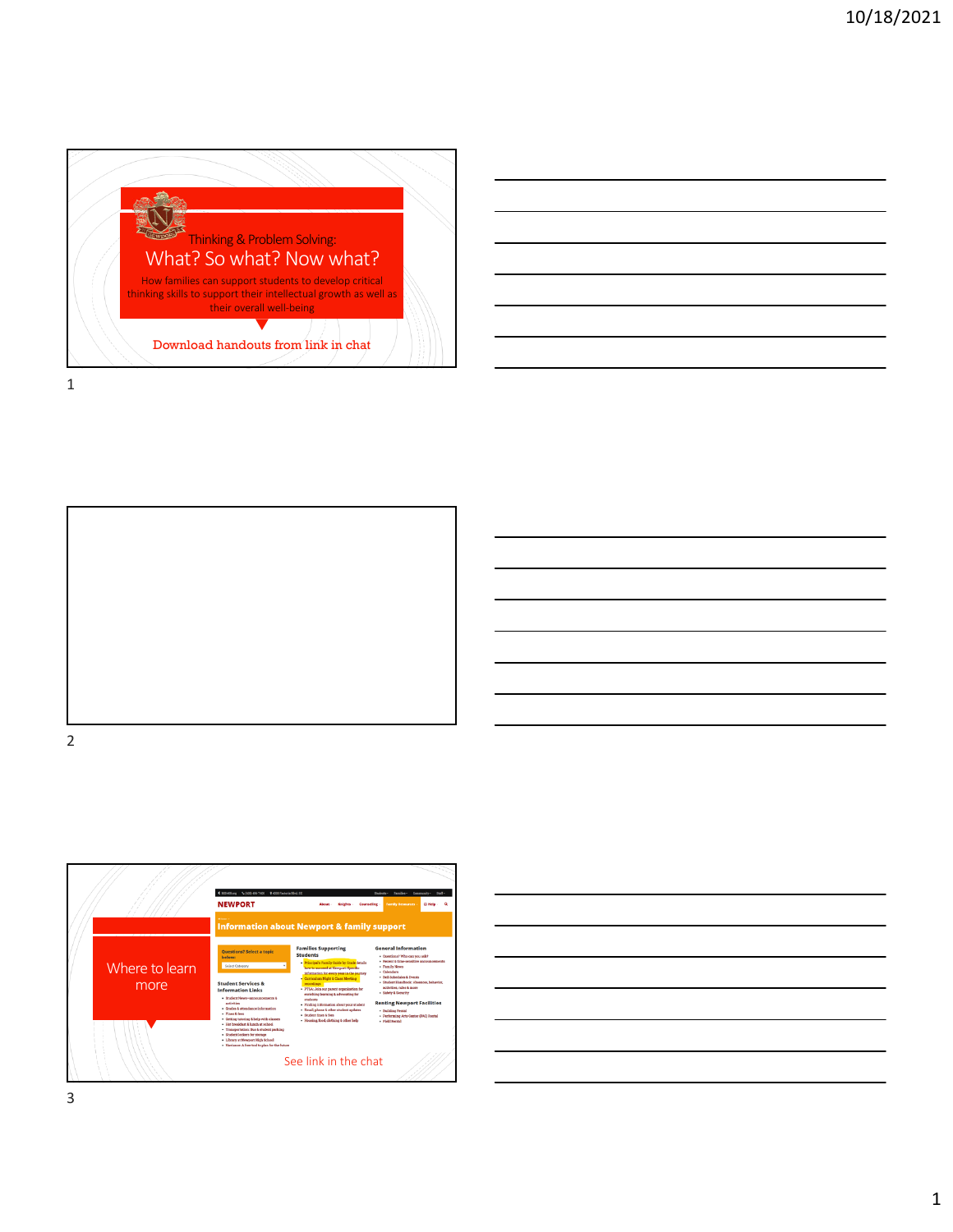

Two things to know about teen brains • **Their perception of the world includes only a small dot in the big picture.** • **Brain development makes them self-centered (ego centric) regardless of how decent, kind & wonderful they are. It's not them; it's biology.**  5

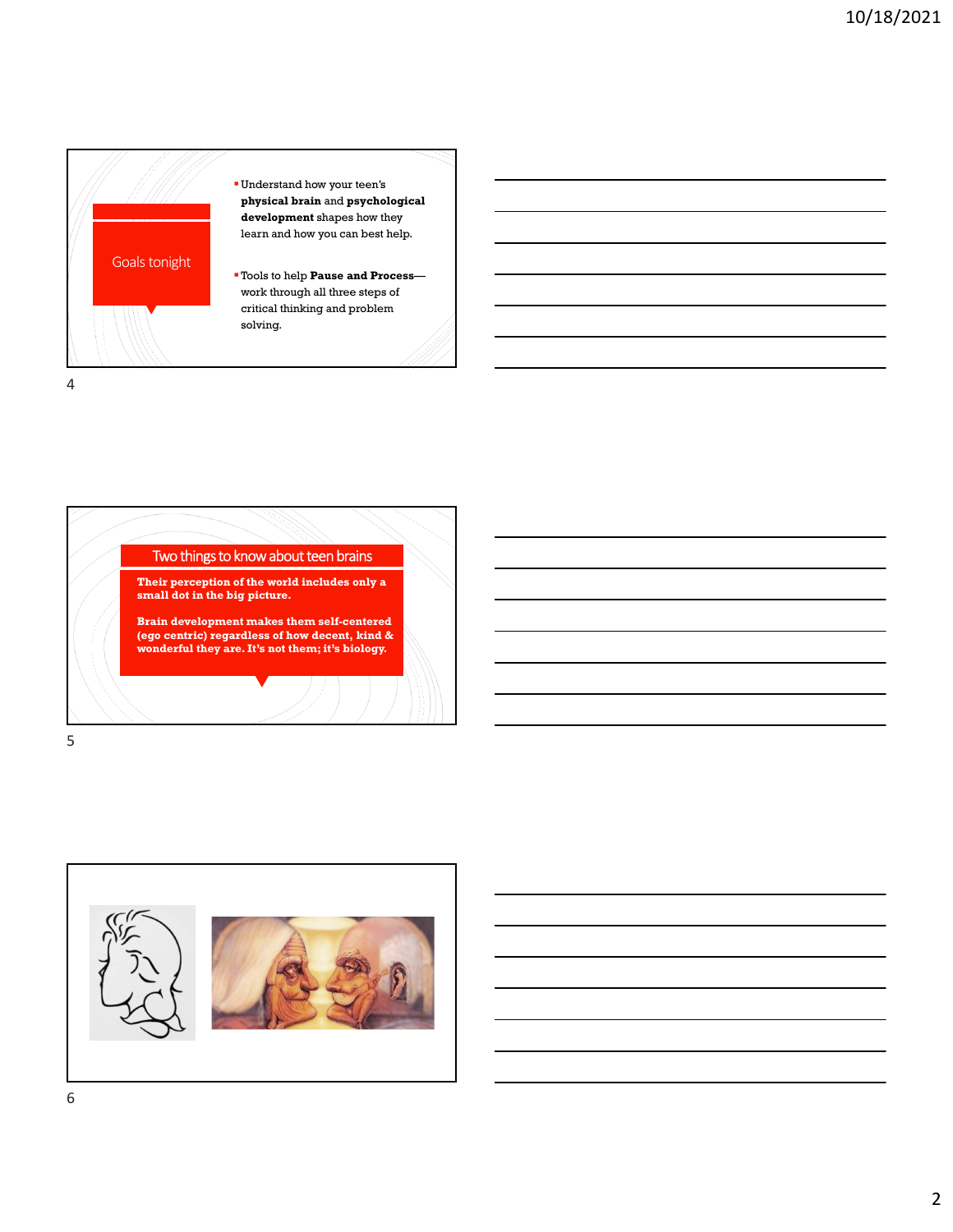

7



8



9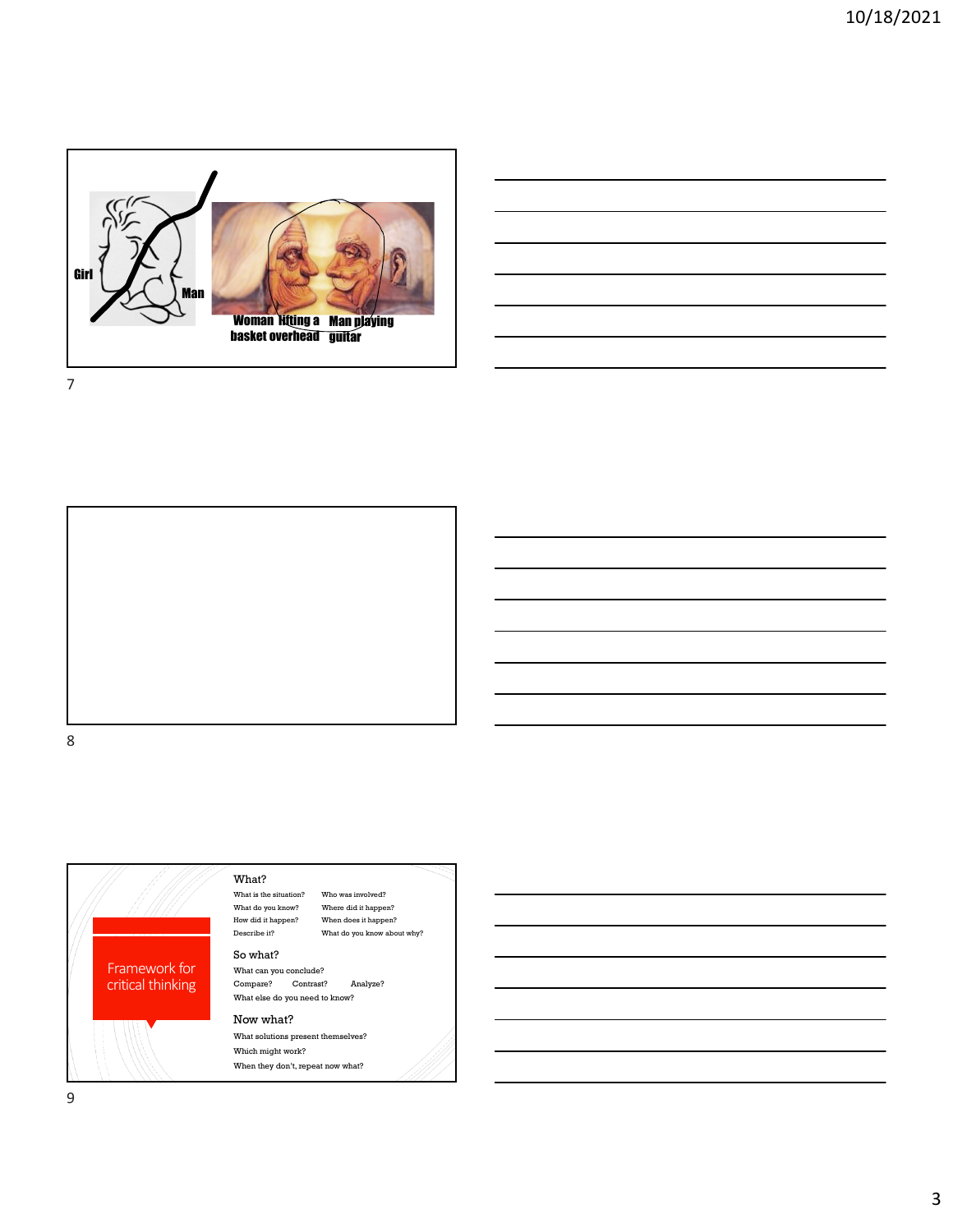



11





12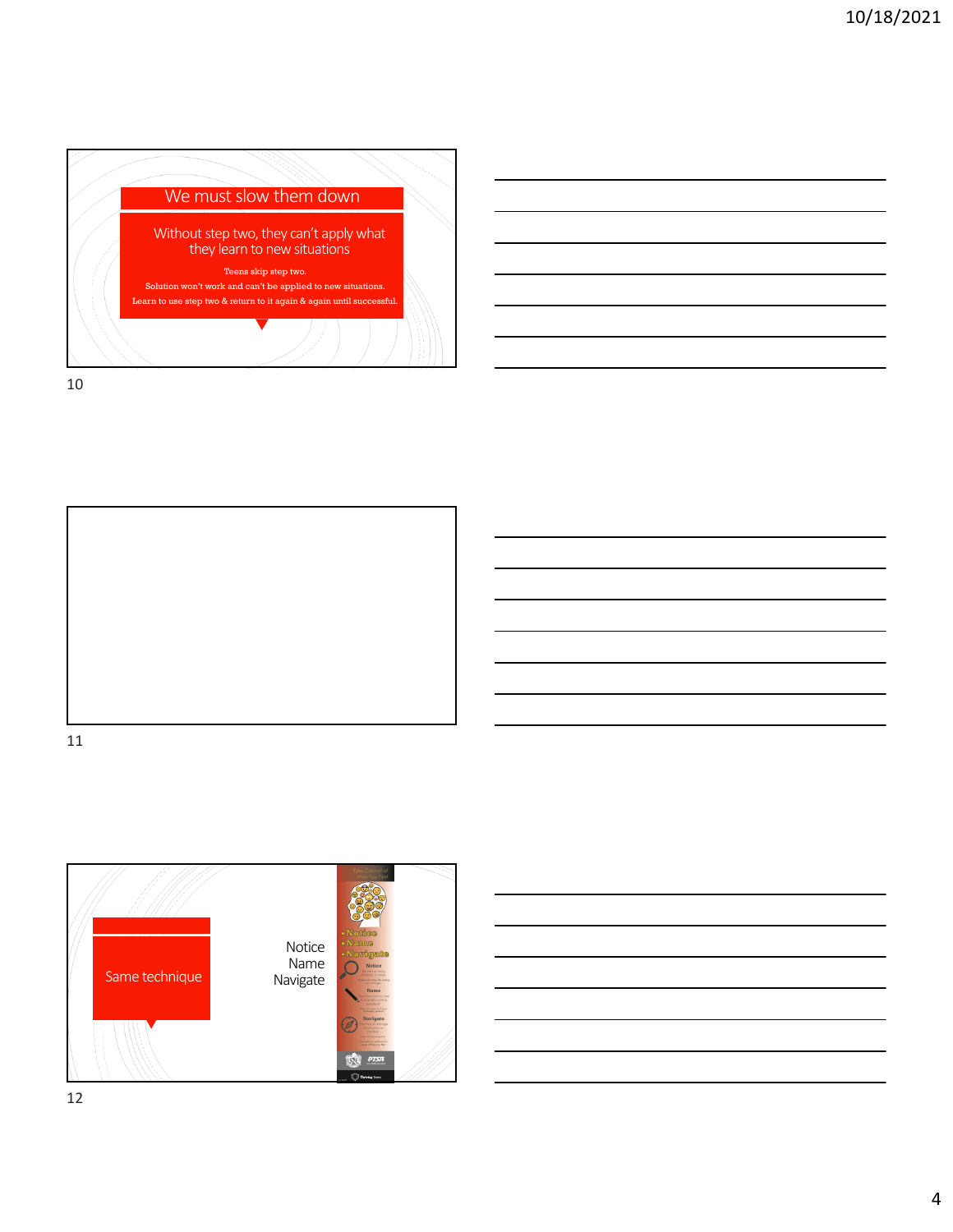

| the control of the control of the control of the control of the control of                                            |  |                                                                                                                                                                                                                                      |
|-----------------------------------------------------------------------------------------------------------------------|--|--------------------------------------------------------------------------------------------------------------------------------------------------------------------------------------------------------------------------------------|
| <u> 1989 - Johann Stoff, deutscher Stoffen und der Stoffen und der Stoffen und der Stoffen und der Stoffen und d</u>  |  | <u> The Common State Common State Common State Common State Common State Common State Common State Common State Common State Common State Common State Common State Common State Common State Common State Common State Common S</u> |
| <u> 1989 - Johann Stoff, deutscher Stoffen und der Stoffen und der Stoffen und der Stoffen und der Stoffen und de</u> |  |                                                                                                                                                                                                                                      |
|                                                                                                                       |  |                                                                                                                                                                                                                                      |
|                                                                                                                       |  |                                                                                                                                                                                                                                      |
|                                                                                                                       |  |                                                                                                                                                                                                                                      |
|                                                                                                                       |  |                                                                                                                                                                                                                                      |

13



| <u> 1989 - Johann Stoff, deutscher Stoff, der Stoff, der Stoff, der Stoff, der Stoff, der Stoff, der Stoff, der S</u>   |                                                                                                                                                                                                                                      |  |  | and the control of the control of |
|-------------------------------------------------------------------------------------------------------------------------|--------------------------------------------------------------------------------------------------------------------------------------------------------------------------------------------------------------------------------------|--|--|-----------------------------------|
| <u> 1999 - Johann Harry Harry Harry Harry Harry Harry Harry Harry Harry Harry Harry Harry Harry Harry Harry Harry H</u> |                                                                                                                                                                                                                                      |  |  |                                   |
|                                                                                                                         |                                                                                                                                                                                                                                      |  |  |                                   |
|                                                                                                                         |                                                                                                                                                                                                                                      |  |  |                                   |
|                                                                                                                         |                                                                                                                                                                                                                                      |  |  | <b>STATISTICS</b>                 |
|                                                                                                                         |                                                                                                                                                                                                                                      |  |  | ____                              |
|                                                                                                                         | <u> The Common State Common State Common State Common State Common State Common State Common State Common State Common State Common State Common State Common State Common State Common State Common State Common State Common S</u> |  |  |                                   |
|                                                                                                                         |                                                                                                                                                                                                                                      |  |  |                                   |

14